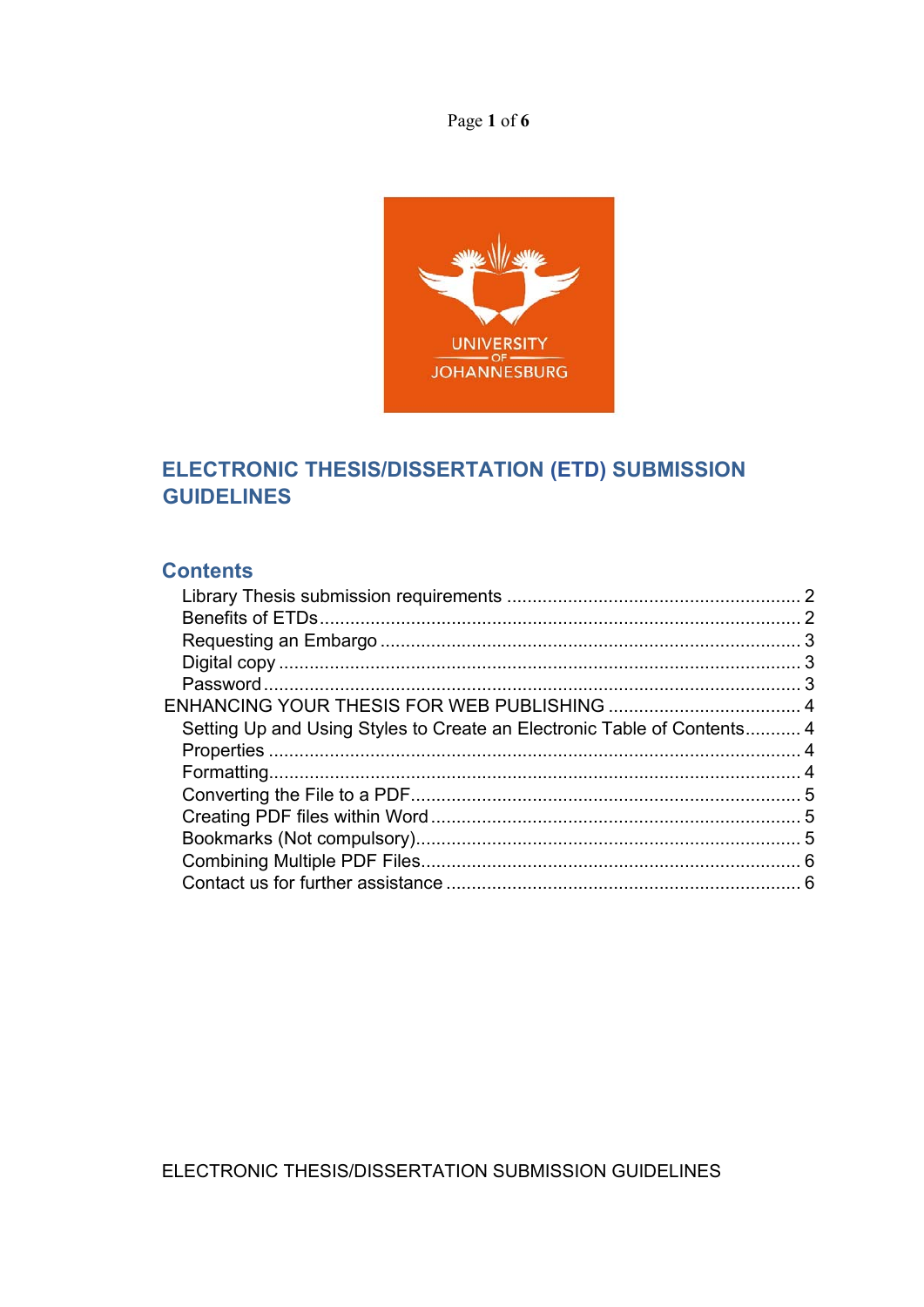# *Library ETD submission requirements*

#### *The Library's ETD submission form must be submitted to the relevant Head: Faculty Administration (Faculty Officer) together with one electronic PDF copy of your thesis/dissertation.*

The UJ Library requires the following to be submitted:

- **The final corrected and approved electronic version of the thesis (single PDF-file)**
	- $\frac{1}{2}$  Single PDF-file must be submitted to relevant Faculty Officer electronically (either via Email, Google Drive, Dropbox, USB flash drive, or any other approved ETDs submission tool.
	- $\ddot{\textbf{u}}$  The IR office must acknowledge the receipt of submission through the assigned Faculty Officer.
- **Signed Thesis/Dissertation submission form, Annexure D** (which must not be included in the ETD file).

#### *Please Note*

#### **BIG FILE SIZE (Above 25MB)**

#### **ALL STUDENTS, NOTABLY FADA STUDENTS**

**The following procedure can assist you to make your e-copy smaller;**

**After printing your copy, before binding it, please scan the same copy at 300dpi to create a new electronic copy, which will be smaller in size. The new smaller sized file can be submitted to the library on a CD/DVD or USB (**Sent or shared via Email, Google Drive, Dropbox or other approved ETD submission tool is acceptable)

**Do a quality check after converting your thesis from MS Word to PDF i.e. to see if tables and figures, scientific texts, etc.… are all in order in comparison to the MS Word document.**

#### *Please Note*

- THE MAXIMUM FILE SIZE IS **25MB**, ABOVE THIS, PLEASE CONTACT US
- DO NOT PROTECT YOUR ETD FILE BY PASSWORD

### *Benefits of ETDs*

ETDs increase the availability of research to the academic community worldwide. They increase the exposure to potential employers, improve student understanding of electronic publishing issues and reduce the need for library space. The ETD will be given an address on the World Wide Web after it is publicly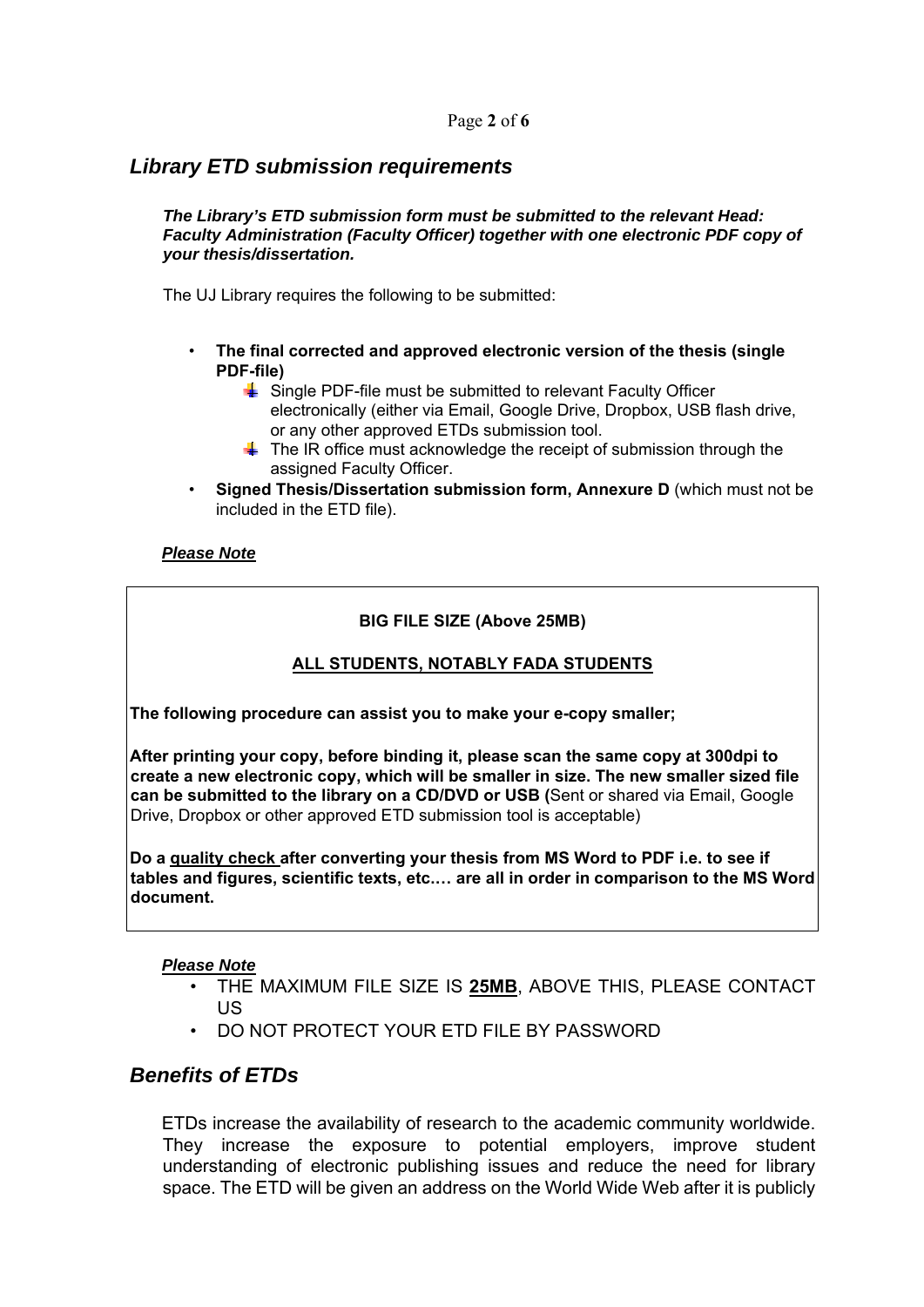#### Page **3** of **6**

released so it can be accessible worldwide. In this way the ETD can provide answers to questions and inspire further research. Through the World Wide Web, people anywhere in the world can link directly to specific ETDs or to ETD collections at UJ and at other universities. ETDs are cost-effective for both the student and the university. It helps in accelerating workflow within the university and the library systems and make faster access to theses and dissertations available to outside audiences.

## *Requesting an Embargo*

A thesis or dissertation containing disclosures of patentable discoveries may be embargoed (withheld from being viewed by anyone) by the Library for a maximum period of 5 years after final Faculty committee approval.

The embargo is granted upon the receipt of a written request in the **ETD submission from** by the student/supervisor, stating that a patent application is pending. This written request must be noted on the Library ETD Submission Form.

### *Digital copy*

The ETD MUST be a SINGLE PDF file or it will not be accepted. The ETD file MUST be named as follows: Student's Surname, First name, Initials, qualification type, year of submission.

**EXAMPLE:** Smith John E MEd 2011

### *Password*

The file must not be protected by a password.

**NB:** Please indicate the following:

- A. Department
- B. Degree type
- C. Faculty

**If not sure please check with your department/faculty**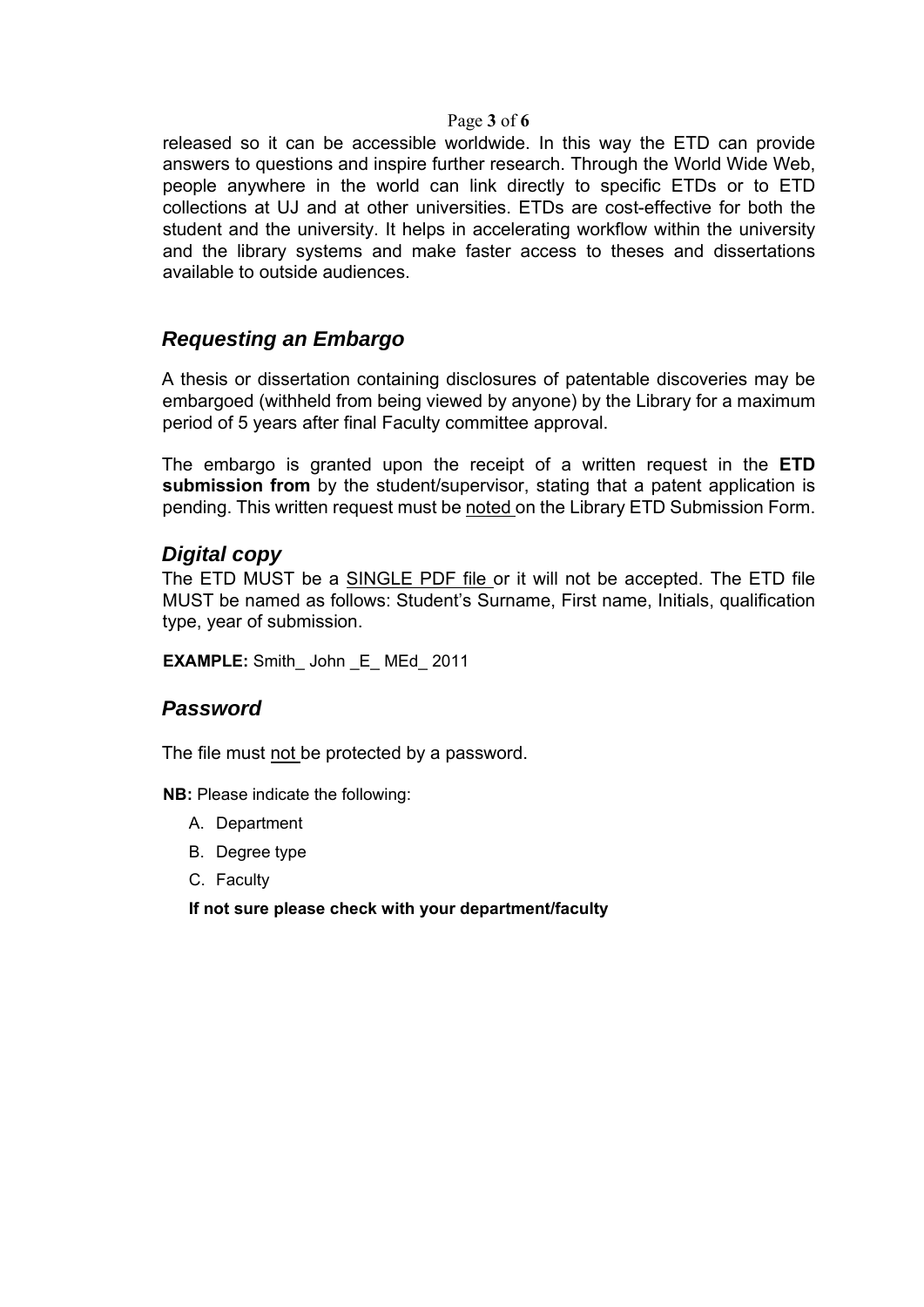Page **4** of **6**

#### **ENHANCING YOUR THESIS FOR WEB PUBLISHING**

## **(Not Compulsory)**

# *Setting Up and Using Styles to Create an Electronic Table of Contents*

This technique will change with various MS Word versions and will also differ on Macs, so find parallel techniques in whatever version or computer type you use. Good luck following these steps!

1. Click on the **Change Styles** arrow located in the bottom, right corner of the **Change Styles** icon on the **Home** tab – looks like two A's stuck together.

2. Click on the very bottom left (double A's) icon in the **Styles** drop-down box to open another box that will let you define your headings.

You have now opened a box called **Create New Style from Formatting**. There are two areas in this box you will use to define your styles: **Properties** (four fields/lines to complete) and **Formatting**.

# *Properties*

- 3. *Line 1)* Write the distinct name of your heading next to **Name**. For example, you might use something like Thesis Heading One.
- 4. *Line 2)* Make sure **Style Type** says "paragraph."
- 5. *Line 3)* Select, next to **Style Based On**, heading level 1 (or whichever level you are creating). You can create numerous levels of headings with this technique.
- 6. *Line 4)* Make sure that this line/field is populated with the exact same name you created in field/line one (Cindy Heading One).

# *Formatting*

- 7. Create the heading to look like you want it to appear in your document. You can adjust the font, font colour, etc., here.
- 8. Check the **Automatically Update** box, and click OK. You have just created a custom heading that will now be populated in the Styles drop-down box.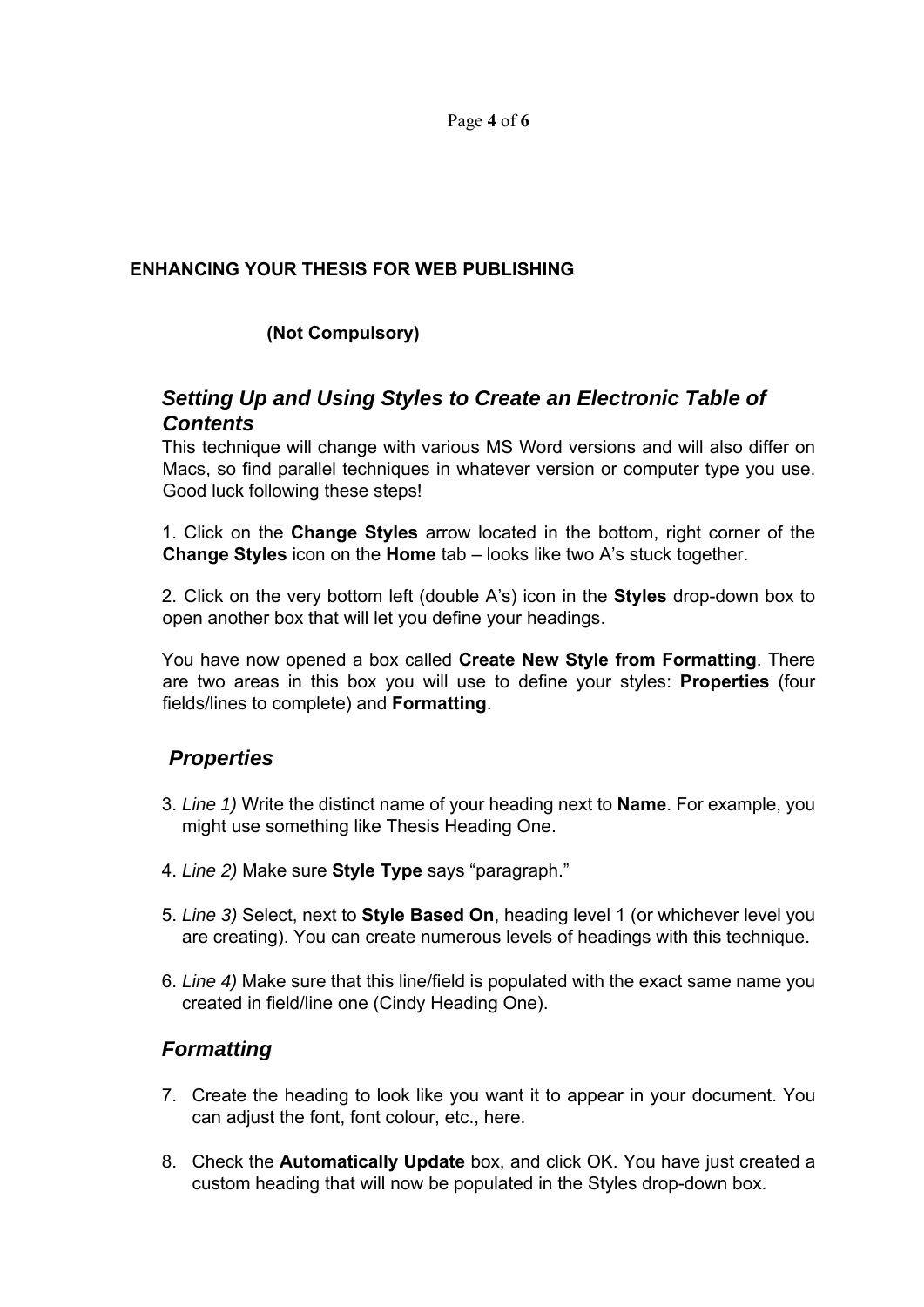#### Page **5** of **6**

- 9. Highlight your heading throughout your paper and select the heading you just created. Again, you can create numerous levels of headings with this technique. You are now ready to insert an electronic table of contents.
- 10. Go to the very top of your document and place the cursor on the last letter on the left of the page.
- 11. **Insert** a **Page Break** with the **Insert** tab.
- 12. Place the cursor at the very top of the newly-created page.
- 13. Click on **Table of Contents** located on the far left of the **References** tab.
- 14. Select any ToC that you like. The ToC is immediately inserted as the first page of your document. As you continue to revise your document, you can update your table as often as you like.
- 15. Select **Update Table** and check the second box to **update the entire table**. You can navigate throughout your document by doing a Control Click on any item in your ToC.

## *Converting the File to a PDF*

Adobe Acrobat is the most commonly used software for creating PDF files. A PDF file is a Portable Document Format that allows the document to be read on any computer using the free Adobe Reader.

### *Creating PDF files within Word*

If Acrobat is on the computer, the Adobe Acrobat application symbol should appear on the MS Word toolbar.

- 1. Click on the Acrobat button to "Create Adobe pdf."
- 2. In the "Save as" dialog box, choose a location and type in your filename. Click "Save."

If you select the "View Result" option, Acrobat will automatically open your new PDF file as a temporary, unsaved file. When you close this file, you are prompted again with a "Save as" dialog box. Be sure to type in the filename and click "Save" or the file will be deleted.

### *Bookmarks (Not compulsory)*

In a PDF file, bookmarks can be used to take the reader quickly from one location to another. For example, the author can bookmark the Table of Contents to the text or the data results with corresponding tables or figures in the appendix. Bookmarks can also be used to allow an action, such as run a video